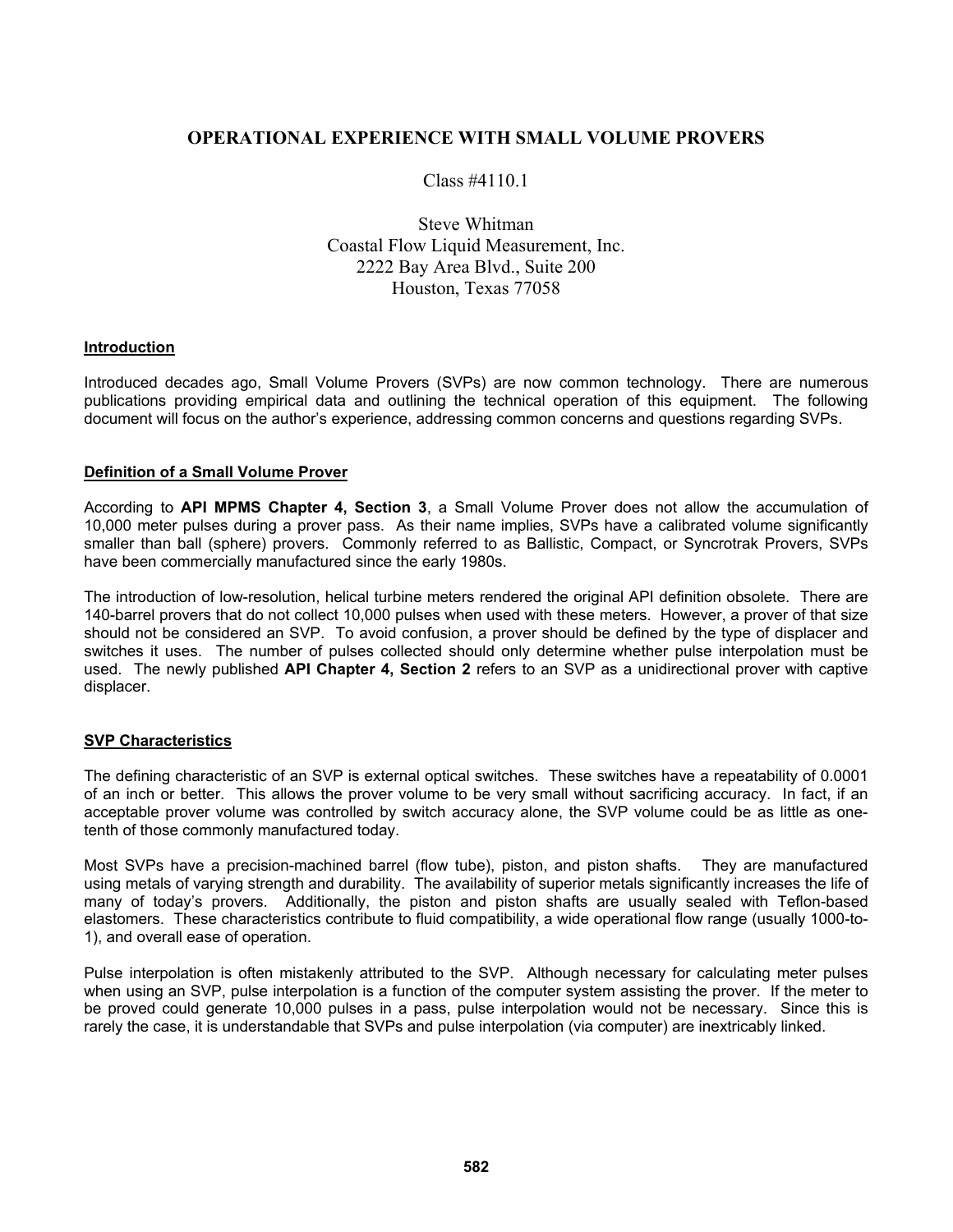# **Switches**

It is important to properly maintain the optical switches on SVPs. Although they are plastic, SVP switches are expected to retain their integrity under normal usage. Inadequate maintenance may lead to switch breakage, particularly on older models. Replacing a broken switch can be a difficult process. To further complicate matters, changing a switch usually mandates a new water draw.

The development of *replaceable switches* allows for quick and easy changes. As an added bonus, these newer switches can be installed with such accuracy as to eliminate the need for a new water draw. We tested these switches to our satisfaction as well as that of several major oil companies. Using both the water draw and prover bump methods, no change in volume could be demonstrated following the correct replacement of these improved switches.

## **Seals**

Seal life is determined by the degree of particle (trash) contamination in the fluid as well as the number of prover cycles. Counters were installed on two provers to determine the average number of cycles or passes between seal changes. Thanks to Teflon-based seals, it is common to reach and even exceed 50,000 cycles before a seal change is warranted.

## **Leak Tests**

The SVP manufacturers have developed specific leak test procedures that are adequate, when performed on water, in a shop setting. These tests have very tight tolerances and are good practice prior to a water draw. They are even helpful in pinpointing problems with a water draw. However, the same procedures are not as effective on hydrocarbon fluids in field applications. Hydrocarbons have varying degrees of compressibility as compared to water. The compressibility issue, associated piping leaks, and the inability to control temperature often contribute to false results in the field.

We have long maintained that the best leak test in the field is proving a meter at two flow rates, varying by fifty percent. The change in meter factor should be equal to the percent of flow-rate change. The only qualifying condition is that both test flow rates must be within the flow range of the meter. For example, a meter proved at 100 GPM with a meter factor of 0.9950 would be proved again at 50 GPM. The resulting meter factor should be approximately 0.9900 if the error is due to leaking prover seals alone. The amount of time between the switches has doubled; therefore, the leak should be twice as much. Changes in meter factor greater than anticipated would indicate influences other than seal leakage.

## **Minimum Number of Pulses**

Since the introduction of Small Volume Provers, determining the minimum number of pulses required for proving has been a constant point of contention. After studying the available literature and consulting numerous individuals in the industry, the empirical data seemed to dictate a minimum of 300 pulses. However, extensive field tests led Coastal Flow Measurement to establish a company policy of 100 pulses. We found no significant difference when using 100 pulses as the minimum.

With the introduction of helical turbines, the minimum number of pulses has again come into question. Additional study led to a greater understanding of this complex issue. The type of meter, quality of construction, quality of the pulse output, and (most importantly) flow-rate stability during a proving are all factors dictating the minimum number of pulses—not the SVP or pulse interpolation computer. **API Chapter 4.2** addresses this issue and offers guidance for determining the minimum number of pulses required for a proving.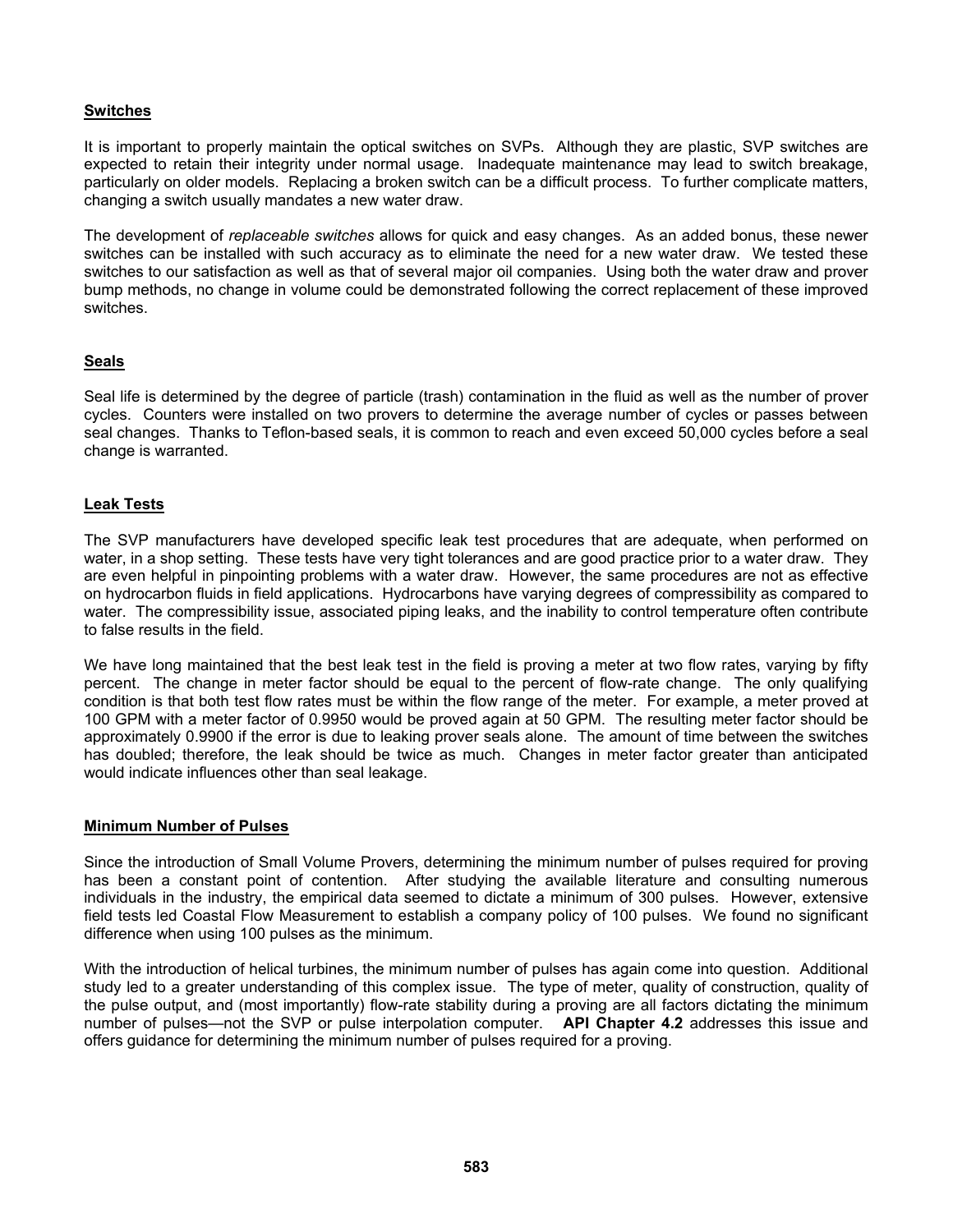### **Meter Proving Experiences**

Many question the accuracy of proving results obtainable from an SVP with different types of meters. SVPs, by virtue of their small volume, are less forgiving than sphere provers. This is an asset rather than a disadvantage. SVPs detect meter problems earlier than other provers. Because this allows for quicker, more efficient troubleshooting, it should be apparent that SVPs foster preventative rather than reactive maintenance.

The first SVP was designed to prove turbine meters. Because they are rather simple, mechanically, turbine meters may be best suited to a Small Volume Prover. Yet, despite statements to the contrary, we find that SVPs work quite well on PD and Coriolis meters. It is important to note that SVP manufacturers recommend different flow-range capabilities for proving other types of meters. As for repeatability problems using an SVP, these can be resolved with multipass averaging. The result is equivalent to running a bidirectional prover in both directions. **API Chapter 4, Section 3, Appendix B** and **Chapter 12, Section 2, Part 3** address the issue of multipass averaging.

## **Water Draws**

As with any new type of equipment, we were not immediately confident with the results obtained on Small Volume Provers. In an effort to convince ourselves and other industry skeptics, we began to water draw our provers more often than required by API standards. We found it difficult to locate a third party who was qualified to water draw on our SVPs and would do so at a reasonable price. As a result, we obtained a certified test measure (can) along with associated water draw equipment and began performing these calibrations ourselves.

In time, Coastal Flow initiated a program designed to improve water draw procedures and achieve better accuracy and repeatability between runs and from draw to draw. Our research led us to the National Institute of Standards and Testing. NIST uses a gravimetric method to calibrate and certify test measures. Comparison tests show that gravimetrically water drawing a prover produces the same results as a volumetric test measure. However, gravimetric methods produce better repeatability from one draw to the next—especially when different operators perform the water draws.

After considerable experience in the shop and field, we are confident the following recommendations improve SVP water draws using either the volumetric or gravimetric methods:

- Water draw with only one test measure (can). Two cans necessitate dual scale readings and drainings, increasing uncertainty and random errors.
- Minimize the inventory. Inventory is defined as the volume of water in the hose and piping between the prover and the test measure. As the inventory increases, so does the possibility of error. **API Chapter 4, Section 9, Part 2** provides some insight into this issue.
- Minimize associated volume. Associated volume refers to the volume of water in the upstream and downstream piping connecting the prover to the meter. Try to eliminate this area from the prover, altogether.
- Eliminate all air pockets from the prover and/or associated piping.
- Stabilize the water and air temperatures. The more stable these temperatures, the easier it is to water draw.
- Perform five consecutive runs with 0.02% repeatability instead of the three mandated by API.
- Finally, water quality is crucial. Clean, hydrocarbon-free water from an "approved," potable system (approved city water) will provide more consistent results.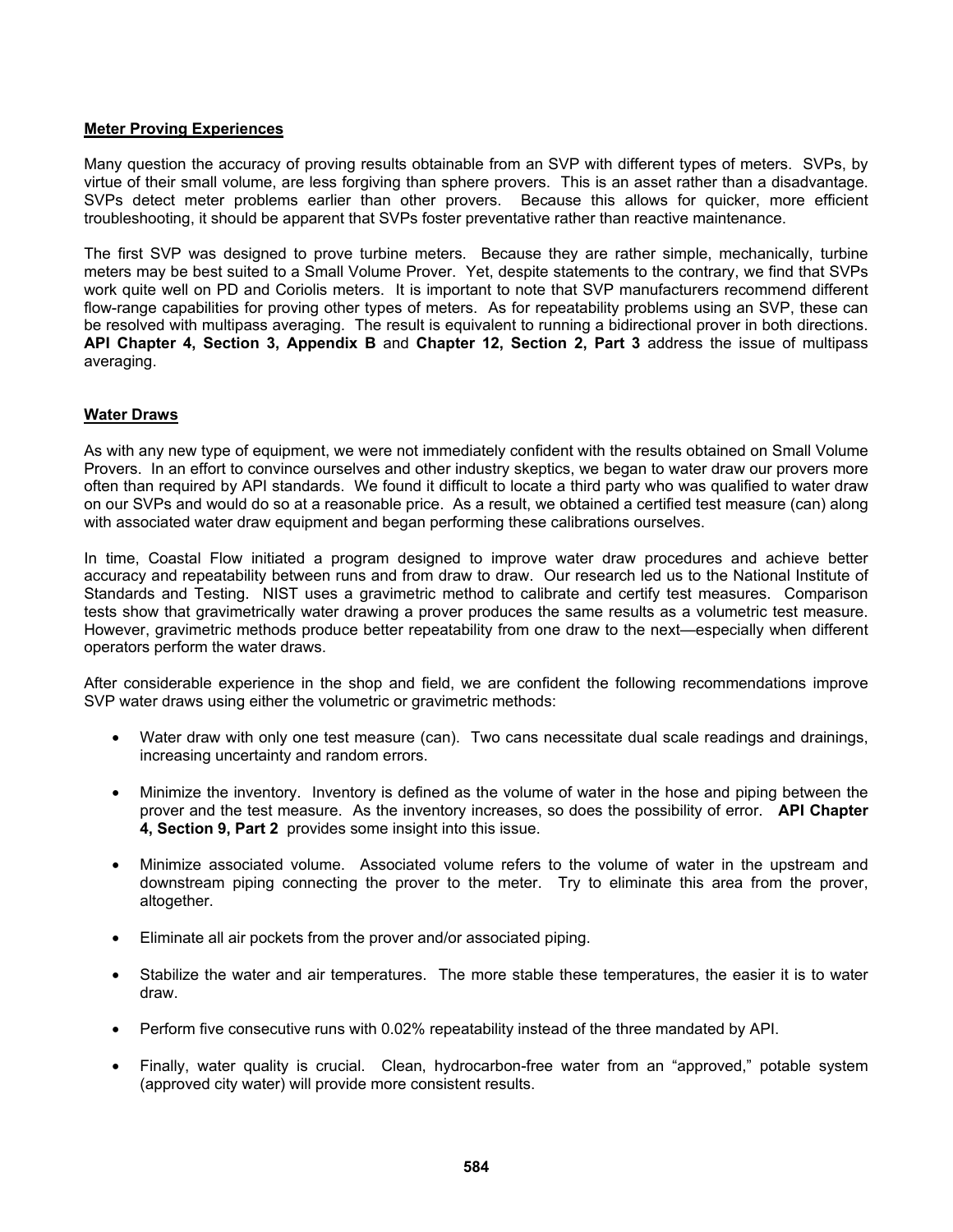Following the above recommendations has improved repeatability between runs and water draws. Performing 5 runs increases the level of confidence in the water draw and highlights problems with the prover or process that might not become apparent in three runs.

### **Crude Oil Applications**

We are commonly asked if a Small Volume Prover can be used in crude oil applications. Ideally, the SVP can be used on any fluid without making adjustments or changes. However, there is generally a higher concentration of trash or particle contamination in crude oil. This raises a legitimate concern that sand or trash would prematurely wear out the flow tube. While we certainly endorse the use of an SVP, we recommend a chrome-plated, stainless steel tube for extensive use with crude oil. It would last significantly longer than a lined, sphere prover or an unlined, carbon steel prover. In terms of hardness and durability, there is no comparison. At any rate, replacing a flow tube is probably less expensive than relining a sphere prover. Given our considerable experience, we would expect an SVP to outlast any other type of prover in a harsh application. In fact, the level of trash in crude oil would impact the meter long before the prover.

### **API Measurement Standards**

Several references were made to the **API** *Manual of Petroleum Measurement Standards* and those sections will be more accurately referenced at the end of this paper. For those standards not already updated or in print, the latest revisions should be available in the near future.

The evolution of Small Volume Prover technology is evident in the literature. Certainly, some of the earlier **API**  *MPMS* sections relating to SVPs are outdated. Since SVPs were commercially introduced, field experience has led to advancements in the technology and the equipment itself.

If you are interested in Small Volume Provers or are currently using the equipment in your business, you are encouraged to familiarize yourself with the **API** standards as they apply to SVPs—particularly the most recent (and upcoming) editions.

### **Conclusion**

Coastal Flow Measurement has never regretted its decision to use and promote Small Volume Provers. We experienced the difficulties associated with introducing new equipment to any business or industry. In retrospect, these were minor setbacks. Using and maintaining Small Volume Provers has greatly increased our measurement knowledge and solidified our confidence in SVP technology. Having said that, we would not hesitate to endorse the Small Volume Prover as the best prover technology on the market.

### **References:**

- 1. **American Petroleum Institute** *Manual of Petroleum Measurement Standards,* Chapter 4 "Proving Systems," Section 2 "Pipe Provers" (September 2003).
- 2. **American Petroleum Institute** *Manual of Petroleum Measurement Standards,* Chapter 4 "Proving Systems," Section 3 "Small Volume Prover" (March 2002).
- 3. **American Petroleum Institute** *Manual of Petroleum Measurement Standards,* Chapter 4 "Proving Systems," Section 9 "Methods of Calibration for Displacement and Volumetric Tank Provers," Part 2 "Determination of the Volume of Displacement and Tank Provers by the Waterdraw Method of Calibration" ( March 2005).